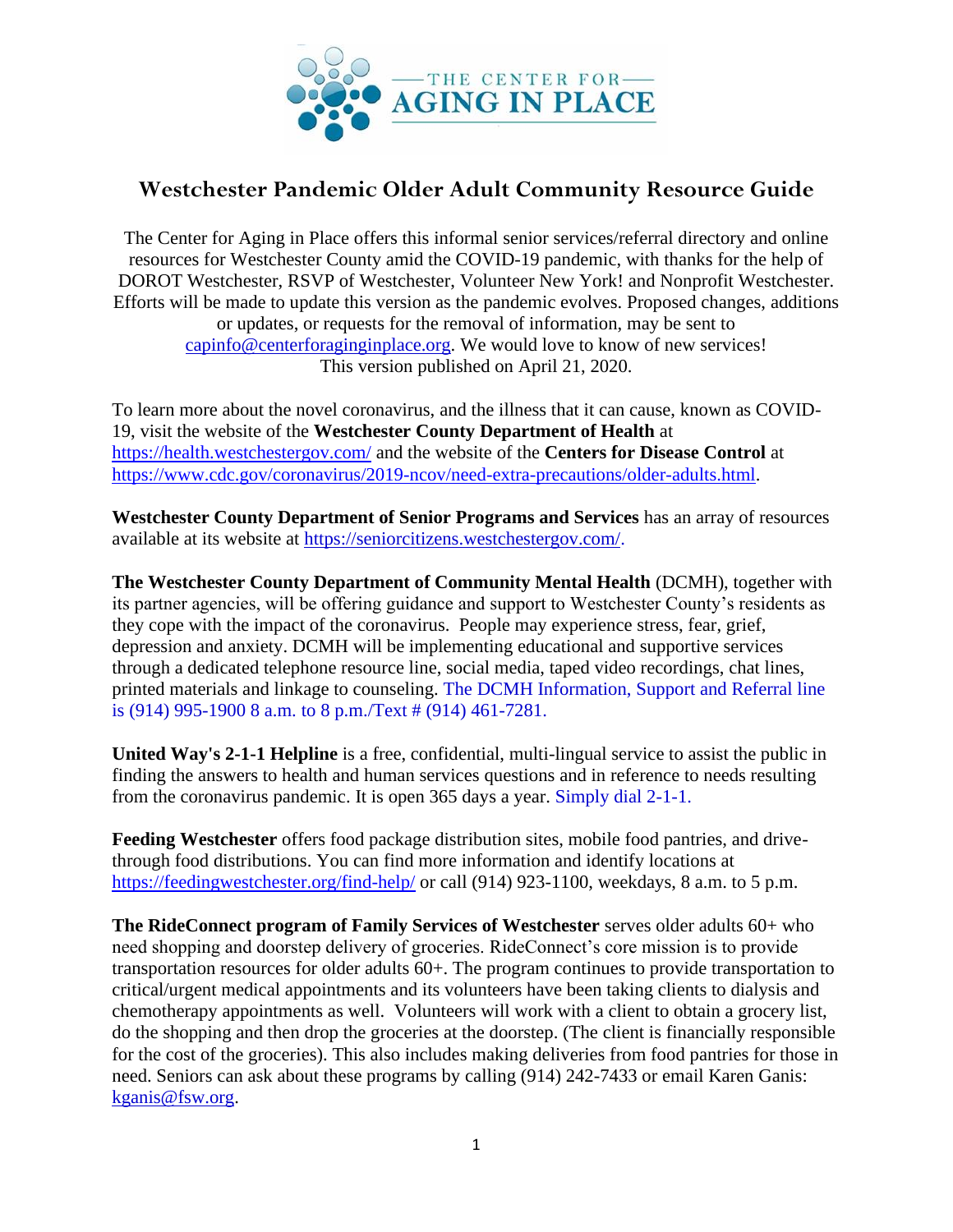**WestFair Rides** volunteers continue to drive pre-registered riders to their medical appointments. They ask that riders AND drivers take precautions to protect each other. If your appointment is NOT for a critical issue, consider postponing your appointment. If you don't feel well, DO call your doctor's office immediately for suggestions about next steps. In addition to the CDC/DOH recommendations about social distancing and other precautions, we suggest that riders sit in the back seat, as far from the driver as possible. Together we will get through these challenging times. Please call (914) 764-3533 for more information or visit [https://www.westfairrides.org/.](https://www.westfairrides.org/)

Information on additional **food and water delivery options** can be also found via **WestFair Rides** at [https://www.westfairrides.org/2020/03/food-assistance-available/.](https://www.westfairrides.org/2020/03/food-assistance-available/) WestFair Rides also has a list of some **pharmacies that may be able to deliver** to a residence can be viewed at [https://www.westfairrides.org/2020/03/stay-home-have-your-prescriptions-delivered.](https://www.westfairrides.org/2020/03/stay-home-have-your-prescriptions-delivered)

**Volunteer New York!** and its "Virtual Volunteer Center" is a hub for listing all COVID-19 response and recovery volunteer opportunities in our region. Visit [https://www.volunteernewyork.org/vvc.](https://www.volunteernewyork.org/vvc)

Advice from the **Silver Sneakers** program on how to stay active and fit while at home, is here: [https://www.silversneakers.com/blog/staying-connected-from-afar-tips-seniors/.](https://www.silversneakers.com/blog/staying-connected-from-afar-tips-seniors/) Silver Sneakers also offers exercise video at [https://www.facebook.com/silversneakers/.](https://www.facebook.com/silversneakers/)

Check out the **DOROT University Without Walls.** It offers hundreds of classes, appealing to a wide range of interests – all over the telephone. English-speaking participants can choose from ever-changing topics and such perennial favorites as Museum Talks, Literature and Arts, In the News, Understanding Your Rights, Jewish Interests, and Health and Wellness. Classes are small. Visit: [https://www.dorotusa.org/our-programs/at-home/university-without-walls.](https://www.dorotusa.org/our-programs/at-home/university-without-walls) Or call (877) 819-9147.

DOROT also offers a weekly **Telephone Friends at Home** service, featuring friendly calls and conversations: [https://www.dorotusa.org/our-programs/in-westchester/telephone-friends-home.](https://www.dorotusa.org/our-programs/in-westchester/telephone-friends-home) Or e-mail [infowestchester@dorotusa.org](mailto:infowestchester@dorotusa.org) or call (914) 485 -8354.

Tips on **helping seniors use video calling**, from the Philadelphia Inquirer: [https://www.inquirer.com/health/coronavirus/seniors-video-calling-how-to-help-facetime-skype](https://www.inquirer.com/health/coronavirus/seniors-video-calling-how-to-help-facetime-skype-whatsapp-coronavirus-20200326.html)[whatsapp-coronavirus-20200326.html.](https://www.inquirer.com/health/coronavirus/seniors-video-calling-how-to-help-facetime-skype-whatsapp-coronavirus-20200326.html)

**Information from Social Security and Medicare** related to coronavirus can be found at [https://www.ssa.gov/coronavirus/.](https://www.ssa.gov/coronavirus/) For instance, Medicare now offers expanded coverage for telehealth services by many health providers. **Information from the IRS** about changes to tax filing dates, and about receiving your "economic impact payment," can be found at [https://www.irs.gov/coronavirus.](https://www.irs.gov/coronavirus)

The **Senior Law Day Collaborative** - a team of more than 150 attorneys, financial planners, geriatric care managers and more - offers free consultations and advice. They can accept email inquiries regarding legal, financial, and healthcare topics. They are currently offering a series of live webinars (and post session recordings). Visit: [www.SeniorLawDay.info.](http://www.seniorlawday.info/)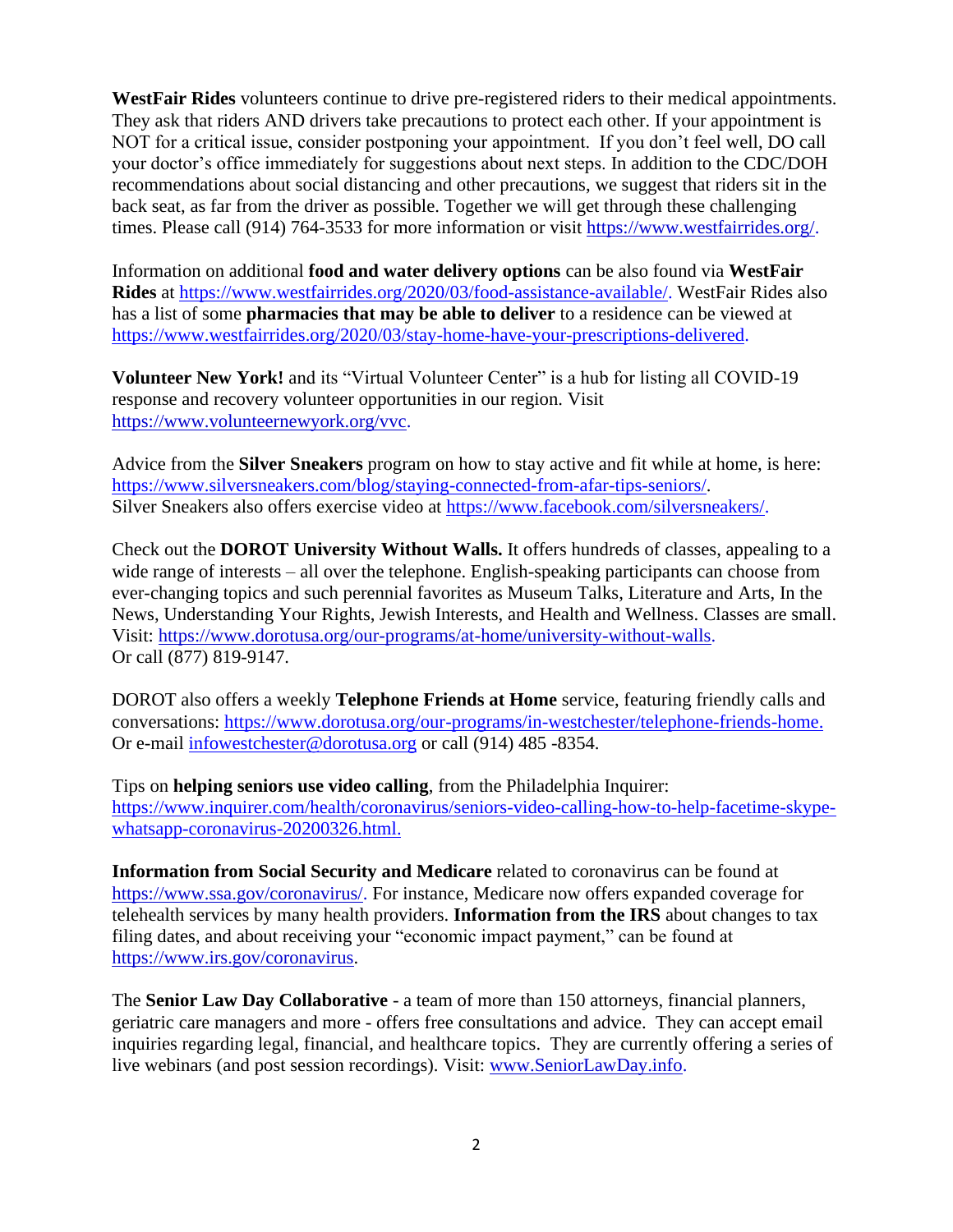**Westchester Library System** manages the volunteer-staffed Senior Benefits Individual Counseling (SBIC) sites at 9 libraries. These sites are closed through the end of April, and potentially longer, depending on the coronavirus trends, but it is continuing to staff the SBIC helpline. Westchester seniors can receive unbiased answers to Medicare questions by calling 914-231-3260 or emailing [SBICS@wlsmail.org.](mailto:SBICS@wlsmail.org) Leave a name, a question, and a preferred method of contact and our volunteers will get back to you within a day, even on weekends.

**Westchester Library System Online Resources -** Westchester Library System offers digital content - books, magazines, comic books, movies, music, and learning programs for all ages. All are accessible at [www.westchesterlibraries.org;](http://www.westchesterlibraries.org/) have your library card handy! Email [outreach@wlsmail.org.](mailto:outreach@wlsmail.org) We'll call or email you back and walk you through.

**Westchester Library System VisionLab -** Westchester Library System supports community members with low vision in identifying and using services and tools that can keep them reading and engaged. Examples of support include accessing services of the NYS Talking Book and Braille Library and navigating accessibility features in current devices. Find out more: email [outreach@wlsmail.org.](mailto:outreach@wlsmail.org)

**Lists of online cultural activities that you can enjoy from home** can be found at: [https://www.westfairrides.org/2020/03/fun-activities-to-do-from-home/.](https://www.westfairrides.org/2020/03/fun-activities-to-do-from-home/)

Here are some **film recommendations** from the senior film programmer at our county's very own Jacob Burns Film Center that you could peruse and see which ones you might enjoy watching: [https://letterboxd.com/jupinwhm/list/the-social-distance-100/.](https://letterboxd.com/jupinwhm/list/the-social-distance-100/)

Don't forget about **your local public television** station for insightful reports into the evolution of the pandemic and for retrospectives, special musical programming, features, literature and history, among many other edifying programs: [https://www.thirteen.org/.](https://www.thirteen.org/) The station also offers access to free Broadway shows and musicals at this time.

**Next Avenue** brings you reliable stories, special features, videos and resources on issues that matter most as we age. It is a website "where grownups keep growing." They have a lot of information about the many ways that the pandemic affects our daily lives and what strategies we can learn to use to respond and plan: [https://www.nextavenue.org/.](https://www.nextavenue.org/)

**NY Connects** is a trusted place to go for free, unbiased information about long term services and supports in New York State for people of all ages or with any type of disability. Visit <https://www.nyconnects.ny.gov/> or call 1 (800) 342-9871.

One of the biggest challenges facing families today is finding the services to enable their loved ones to stay healthy, vital and connected to their communities as they age. **Family Services of Westchester** helps seniors and their families meet this challenge by providing a continuum of care that supports seniors.

Learn more at [https://www.fsw.org/our-programs/older-adults.](https://www.fsw.org/our-programs/older-adults)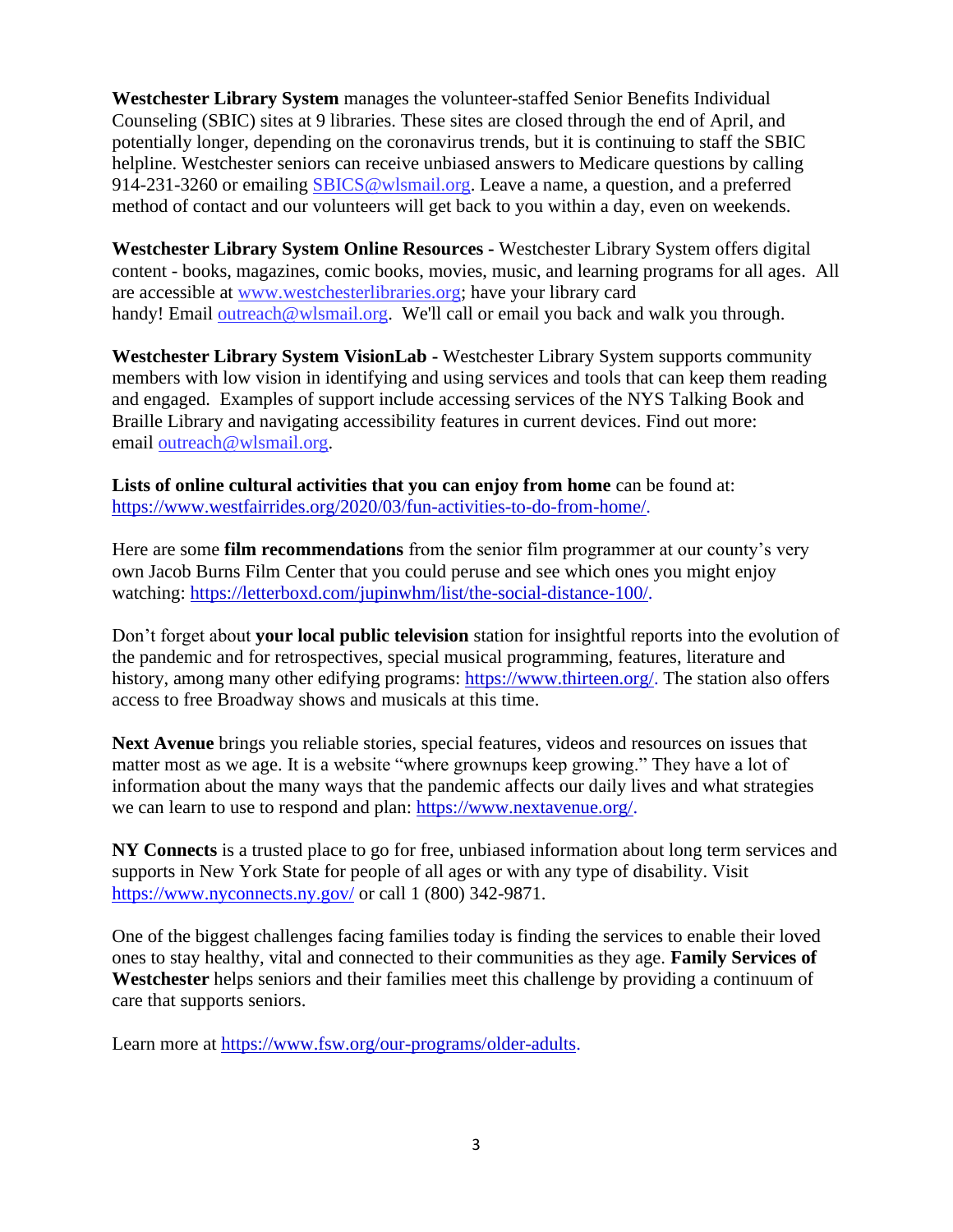The **Partnership Innovation for Older Adults Program** is a local collaboration to bring mobile outreach and off-site services, including behavioral health and aging services and telehealth interventions to older adults in Westchester County, age 55+. Family Services of Westchester is the lead agency in this program, funded by the N.Y.S. Office of Mental Health in collaboration with the Westchester County Department of Senior Programs and Services and the Lexington Center for Recovery. Contact Tonia Monti at (914) 668-9124 ext. 22.

**Pace Women's Justice Center's Elder Justice Unit** provides free civil legal services and referrals to residents, male or female, aged 60+, who have experienced elder abuse or mistreatment. During the COVID-19 healthcare crisis, its attorneys are available via phone and internet platforms regarding Orders of Protection, Powers of Attorney, Advanced Health Care Directives, Voluntary Guardianship, Wills and Eviction Prevention. CALL: (914) 287-0739 or (914) 422-4188 to be connected with an attorney Monday through Friday from 9 a.m. to 5 p.m.

**Fraud prevention advice**: [https://www.ncoa.org/blog/4-coronavirus-scams-to-avoid/.](https://www.ncoa.org/blog/4-coronavirus-scams-to-avoid/)

**Westchester Jewish Community Services** provides integrated programs that support older adults in aging safely and well. Programs meet the needs of all seniors and have a particular focus on frail, homebound and isolated older adults. [https://www.wjcs.com/older-adults/.](https://www.wjcs.com/older-adults/)

**The White Plains Public Library** has curated a list of local and area services being offered to seniors, especially with information about local food shopping and delivery options, Meals on Wheels, social and geriatric services, and recreational information. Learn more at: [https://whiteplainslibrary.org/2020/04/resources-for-seniors/.](https://whiteplainslibrary.org/2020/04/resources-for-seniors/)

At the **Alzheimer's Association Hudson Valley Chapter**, meetings, events and other activities will be conducted online or by phone whenever possible. For updates on events and other information, please check [www.alz.org/hudsonvalley.](http://www.alz.org/hudsonvalley) During this time, the Alzheimer's Association is available to you 24/7 for assistance and support at (800) 272-3900.

**Coronavirus tips for dementia caregivers** can be found at this link: [https://alz.org/help](https://alz.org/help-support/caregiving/coronavirus-(covid-19)-tips-for-dementia-care?_ga=2.226127582.552122592.1586558775-980664202.1586558775)[support/caregiving/coronavirus-\(covid-19\)-tips-for-dementia](https://alz.org/help-support/caregiving/coronavirus-(covid-19)-tips-for-dementia-care?_ga=2.226127582.552122592.1586558775-980664202.1586558775)care? ga=2.226127582.552122592.1586558775-980664202.1586558775.

In effort to contain the spread of Covid-19, the **Yonkers Office for the Aging** is closed to walkins; however, some of our services to the most vulnerable will continue. If you need further assistance or have questions, please call the office at (914) 377-6822, 8:30 a.m. to 4:30 p.m. Visit:<https://www.yonkersny.gov/government/departments/office-for-the-aging>

**The Boxwood Alliance** researches and organizes information that is useful to older adults, their families and their caregivers. Boxwood encourages participants to remain active and independent. Its website provides free connections to resources, tools, and research-based programs. Visit [https://theboxwood.org/.](https://theboxwood.org/)

**["Iamfine.com"](http://iamfine.com/)** offers a daily automated check-in phone service for free. The service calls a person who lives alone, 1-2 times a day at a predetermined time and prompts them to press 1 to confirm they are ok. If they miss their check-in, then Iamfine will alert friends and family.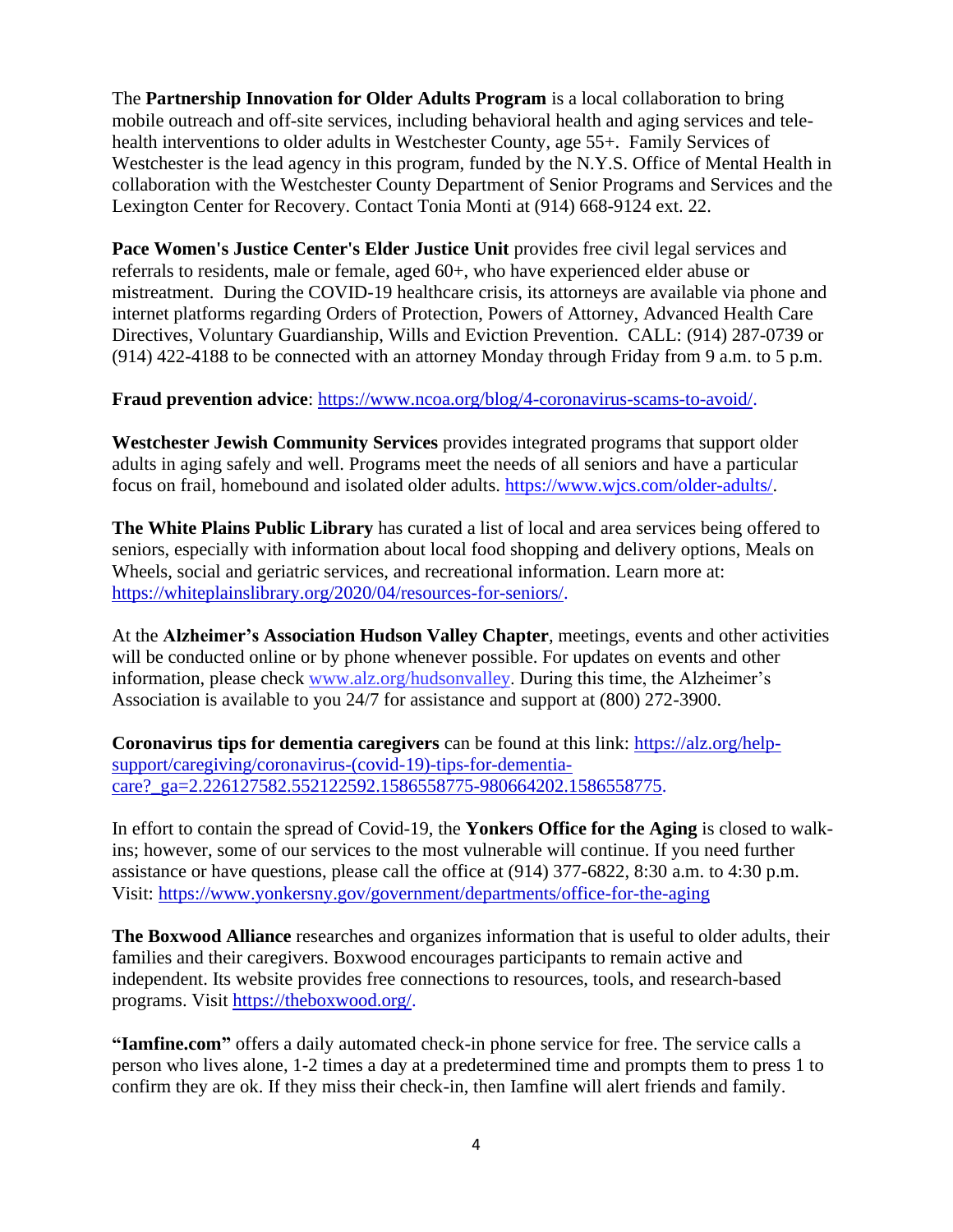**Coronavirus Information for Heart Patients**, from the American Heart Association: [https://www.heart.org/en/news/2020/02/27/what-heart-patients-should-know-about-coronavirus.](https://www.heart.org/en/news/2020/02/27/what-heart-patients-should-know-about-coronavirus) **Coronavirus Information for Diabetes Patients**, from the American Diabetes Association: [https://www.diabetes.org/coronavirus-covid-19.](https://www.diabetes.org/coronavirus-covid-19) **Coronavirus Information for Lung Disease Patients**, from the American Lung Association: [https://www.lung.org/blog/update-covid-19.](https://www.lung.org/blog/update-covid-19)

Information on **coronavirus for Latinx individuals** with chronic health conditions: [https://salud-america.org/how-does-coronavirus-impact-cancer-diabetes-and-other-conditions/.](https://salud-america.org/how-does-coronavirus-impact-cancer-diabetes-and-other-conditions/)

**Westchester Senior Voice** has a website with all sorts of information about the status of local senior service programs, recreation opportunities, changes to senior facility schedules and capacities, transportation systems, rehab, and musical activities, articles on many topics related to well-being, and more. Be sure to check out: [https://westchesterseniorvoice.com/.](https://westchesterseniorvoice.com/)

**VISIONS** is a 94-year old social service and vision rehabilitation nonprofit organization that serves blind individuals and their families. All VISIONS services are free! During the current crisis, VISIONS continues to function with services being offered remotely. For information, send an e-mail to [info@visionsvcb.org](mailto:info@visionsvcb.org) or visit [www.visionsvcb.org.](http://www.visionsvcb.org/)

The **"Go Wish Game"** gives you an easy, even entertaining way to talk about what is most important to you. The cards help you find words to talk about what is important if you were to be living a life that may be shortened by serious illness. Playing the game with your relatives or best friends can help you learn how you can best comfort your loved ones when they need you most. Go Wish can be played by one, two or more people. [http://www.gowish.org/article.php/how\\_to\\_play.](http://www.gowish.org/article.php/how_to_play)

**The Conversation Project** is dedicated to helping people talk about end-of-life care. [https://theconversationproject.org/.](https://theconversationproject.org/) It is a public engagement initiative with a goal that is simple and transformative: to have every person's wishes for end-of-life care expressed and respected.

**Prepare For Your Care** is a step-by-step program with video stories to help you have a voice in YOUR medical care, talk with your doctors, give your family and friends peace of mind, and fill out an advance directive form to write out your wishes: [https://prepareforyourcare.org/welcome.](https://prepareforyourcare.org/welcome)

**Cancer Support Team** services are operating fully, either remotely or on-site. The Cancer Support Team is the only Westchester County-based nonprofit home care program, licensed by the New York State Department of Health, providing access to essential health care services, professional nursing, social work counseling, case management and other supportive services at no cost and without regard to insurance coverage to patients and their families at any stage of the illness. Visit:<https://cancersupportteam.org/> or call (914) 777-2777.

**Gilda's Club Westchester** has suspended in-person supportive programs. It is offering virtual online programs free for anyone impacted by cancer. Visit: [https://gildasclubwestchester.org/.](https://gildasclubwestchester.org/)

**Online crossword puzzles**:<https://www.washingtonpost.com/crossword-puzzles/daily> and [https://www.dictionary.com/e/crossword/.](https://www.dictionary.com/e/crossword/) **Online Sudoku**: [https://sudoku.game/.](https://sudoku.game/) **Learn or practice a new language**: [https://www.duolingo.com/.](https://www.duolingo.com/)